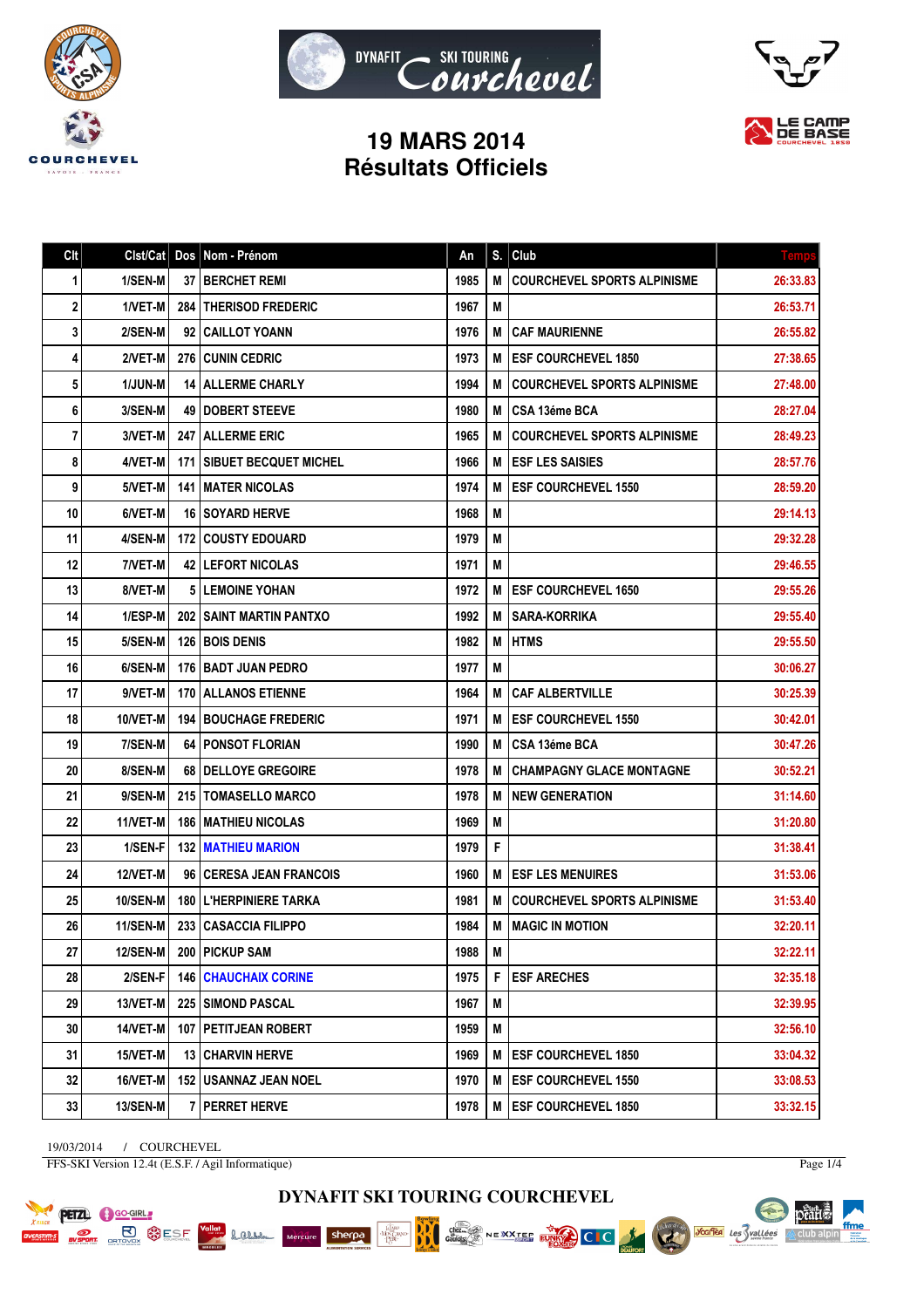## Clt Clst/Cat Dos Nom - Prénom An S. Club Temps 34 1/VET-F 178 LATHURAZ VERONIQUE 1968 F 33:34.60 35 14/SEN-M | 109 | CLAREY PIERRE MARIE | 1989 | M | 1989 | M | 33:46.87 36 15/SEN-M 198 BRAISAZ STEPHANE 1975 M 33:54.79 1975 M 33:54.79 37 17/VET-M 229 DAVID GREGORY 1971 M 34:17.09 38 | 18/VET-M | 57 ROUILLER PHILIPPE | 1953 | M | CAF ANNEMASSE | 1953 | 1953 | M | CAF ANNEMASSE | 34:22.83 39 | 16/SEN-M | 60 | POUPON SYLVAIN | 1984 | M | 34:36.17 40 2/VET-F 226 CHENAL CLAUDE 1967 F HTMS 34:37.50 41 | 17/SEN-M 98 | CHAPUIS MICKAEL 1985 | M 34:49.48 | 1985 | M | 34:49.48 42 | 19/VET-M | 245 | DOMERGUE BERNARD | 1958 | 1958 | M | ESF LA PLAGNE | 35:16.16 43 20/VET-M 241 GRANGER JEAN MARC 1962 M 35:20.62 44 18/SEN-M 48 GIRARD GREGORY 1975 | M COURCHEVEL SPORTS ALPINISME | 35:31.93 45 21/VET-M 203 LECERF NICOLAS 1973 M 35:37.18 46 3/SEN-F 78 MURAT SYLVIE 1980 F ESF COURCHEVEL 1850 35:55.45 47 | 19/SEN-M | 212 | DES ROBERT VINCENT | 1988 | M | 35:57.61 48 | 22/VET-M | 262 |MERCIER DENIS | 36:05.49 | 1970 | M | 36:05.49 | 36:05.49 49 3/VET-F 238 BAU GERALDINE 1970 F 36:06.15 50 20/SEN-M 63 FAURE ETIENNE 1982 M 36:07.79 36:07.79 51 23/VET-M 246 TYWONEK TOMASZ 1965 M 36:08.55 52 21/SEN-M 270 CIZAIRE GUILLAUME 20 1981 M 53 4/SEN-F 99 PAGE FLORENCE 1989 F COURCHEVEL SPORTS ALPINISME 36:49.95 54 24/VET-M | 192 EMMENDOERFFER STEPHANE 1972 | M CAF VITEL MONTAGNE | 37:05.55 55 22/SEN-M 25 BRUSSON CHRISTOPHE 1975 M ESF LA PLAGNE 22/SEN-M 37:13.47 56 23/SEN-M 118 VIEUX JEANTON GUILLAUME 1983 M 37:24.84 57 4/VET-F 154 RATTIN ELISABETH 1967 F USCC 37:47.40 58 24/SEN-M 277 MALAVAL SEBASTIEN 1976 M 37:51.08 59 25/SEN-M 244 BATAILLE MARTIN 1988 M CAF BOZEL 37:58.86 60 25/VET-M 18 ROZIERE CEDRIC 1974 M ESF COURCHEVEL 1850 38:15.56 61 26/VET-M 161 COLLOMBET CHRISTIAN 1965 M 38:30.46 62 27/VET-M 15 CATELLA NICOLAS 1974 M ASM 38:55.83 63 2/ESP-M 149 VELLA LAURENT 1991 M 39:04.29 64 26/SEN-M 235 GUNTZ JEREMY 1983 M ESF COURCHEVEL 1550 39:15.82 65 28/VET-M | 106 CHEDAL ANGLAY JOSEPH | 1959 | M | 1959 | M | 1959 | M | 28/VET-M | 196 | 39:16.38 66 29/VET-M 4 MARSHALL KEITH 1966 M 39:19.06 M 39:19.06 67 30/VET-M 224 VITALE CRISTIANO 1970 M 39:29.99 39:29.99 68 31/VET-M 35 SULLICE JEAN MARC 1964 M 39:37.35 69 5/VET-F 295 BARTNICKI MIREILLE 1970 F HTMS 1970 1970 1971 1970 1989 1999 1999 1999 1999 1999 199 70 27/SEN-M 197 SILVA FREDERIC 1982 M ESF COURCHEVEL 1850 27/SEN-M 40:17.50 71 32/VET-M 290 PROUDHOM ALAIN 1962 M USCC 40:21.09

19/03/2014 / COURCHEVEL FFS-SKI Version 12.4t (E.S.F. / Agil Informatique)

Page 2/4

## **DYNAFIT SKI TOURING COURCHEVEL**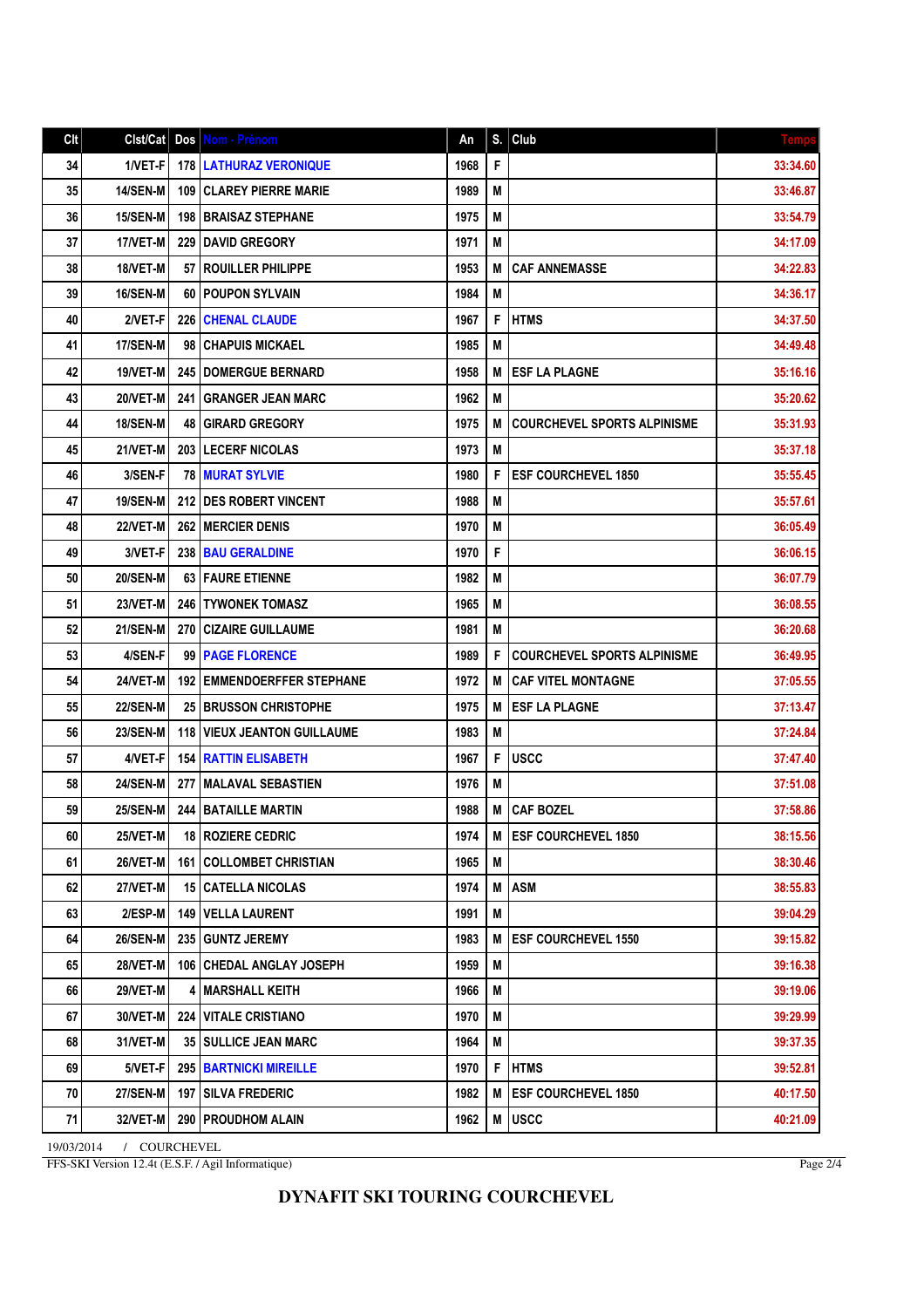| Clt | Clst/Cat        |      | Dos   Nom - Prénom                  | An   | S. | Club                               | <b>Temps</b> |
|-----|-----------------|------|-------------------------------------|------|----|------------------------------------|--------------|
| 72  | 5/SEN-F         |      | 155 CAILLET PAULINE                 | 1983 | F  | <b>ESF COURCHEVEL 1850</b>         | 40:40.38     |
| 73  | 6/SEN-F         |      | <b>157   POMMAT STEPHANIE</b>       | 1976 | F  |                                    | 40:41.70     |
| 74  | 1/CAD-M         |      | 62 CHARVIN AUGUSTIN                 | 1999 | M  |                                    | 40:48.72     |
| 75  | 2/CAD-M         |      | <b>164 IZECHA ARAN</b>              | 1998 | M  | <b>CLIENT ESF COURCHEVEL 1850</b>  | 40:53.18     |
| 76  | 6/VET-F         |      | <b>19 DUBOIS CHABERT GENEVIEVE</b>  | 1966 | F  |                                    | 40:53.70     |
| 77  | 33/VET-M        |      | <b>179   BINET THIERRY</b>          | 1960 | M  |                                    | 41:04.91     |
| 78  | <b>28/SEN-M</b> | 191  | <b>CONVERT THIBAUT</b>              | 1978 | M  |                                    | 41:20.35     |
| 79  | 7/SEN-F         | 242  | <b>O'BRIEN JOANNA</b>               | 1983 | F  |                                    | 41:22.29     |
| 80  | 34/VET-M        |      | <b>113   CAUCHY EMMANUEL</b>        | 1960 | M  |                                    | 41:34.76     |
| 81  | 8/SEN-F         |      | <b>10 BOYD FIONA</b>                | 1979 | F  |                                    | 41:52.07     |
| 82  | 35/VET-M        |      | 104 MILLAN RICHARD                  | 1970 | M  |                                    | 42:01.99     |
| 83  | 36/VET-M        | 70 I | <b>CHRETIEN FLORENT</b>             | 1972 | M  |                                    | 42:02.80     |
| 84  | <b>29/SEN-M</b> | 291  | <b>IMOUGEOT CLEMENT</b>             | 1988 | M  |                                    | 42:08.26     |
| 85  | 37/VET-M        | 127  | <b>BELLM RAY</b>                    | 1950 | M  |                                    | 42:31.69     |
| 86  | 7/VET-F         |      | <b>205   SETIEY LAURENCE</b>        | 1968 | F  |                                    | 42:44.95     |
| 87  | 38/VET-M        |      | <b>138 FERREIRA JOAQUIN</b>         | 1961 | M  | <b>CAF ALBERTVILLE</b>             | 43:10.45     |
| 88  | 30/SEN-M        |      | <b>183   KANE DAVID</b>             | 1980 | M  |                                    | 43:10.69     |
| 89  | 39/VET-M        | 299  | <b>ORTHOLLAND DIDIER</b>            | 1963 | M  |                                    | 43:11.09     |
| 90  | 9/SEN-F         | 298  | <b>RIGAL MARTHE</b>                 | 1988 | F  |                                    | 43:45.92     |
| 91  | <b>10/SEN-F</b> |      | 166 ROUX EMILY                      | 1981 | F  |                                    | 44:27.89     |
| 92  | <b>11/SEN-F</b> | 101  | <b>TREGOUET LUCILE</b>              | 1983 | F  | <b>ESF COURCHEVEL 1650</b>         | 45:38.35     |
| 93  | 12/SEN-F        |      | 230   L'HERPINIERE KATIE            | 1979 | F  |                                    | 45:45.42     |
| 94  | 40/VET-M        |      | <b>227   DILHAN JEAN CHRISTOPHE</b> | 1969 | M  |                                    | 46:00.77     |
| 95  | 13/SEN-F        | 41   | <b>COSTY SOPHIE</b>                 | 1984 | F  |                                    | 46:46.85     |
| 96  | 8/VET-F         | 51   | <b>RUFFIER MIREILLE</b>             | 1963 | F  |                                    | 46:55.60     |
| 97  | 41/VET-M        | 148  | WALTON DAVID                        | 1960 | M  |                                    | 47:00.38     |
| 98  | 14/SEN-F        |      | 300 GIMENEZ AGUEDA                  | 1983 | F  | <b>CAF BOZEL</b>                   | 47:10.12     |
| 99  | 15/SEN-F        |      | <b>128 PELLETIER AURELIE</b>        | 1986 | F  | <b>COURCHEVEL SPORTS ALPINISME</b> | 47:56.46     |
| 100 | 9/VET-F         |      | <b>204 CHAPUIS DOMINIQUE</b>        | 1958 | F  |                                    | 48:03.23     |
| 101 | 42/VET-M        | 21   | <b>CHARDON BERNARD</b>              | 1968 | M  |                                    | 48:07.65     |
| 102 | 31/SEN-M        |      | 217   VUILLERMET MORGAN             | 1987 | M  |                                    | 48:21.21     |
| 103 | <b>16/SEN-F</b> |      | <b>199   MOUSSELARD NADIA</b>       | 1985 | F  | <b>CAF VANOISE TARENTAISE</b>      | 48:55.15     |
| 104 | 17/SEN-F        |      | <b>182   CLAXTON SUZANNE</b>        | 1975 | F  |                                    | 49:04.63     |
| 105 | 43/VET-M        |      | <b>187   FERRARI GABRIEL</b>        | 1952 | M  | <b>LES GROSSES PEDALES</b>         | 50:03.97     |
| 106 | 32/SEN-M        |      | <b>168   FINUCANE MARK</b>          | 1988 | M  |                                    | 50:15.30     |
| 107 | 1/BEN-M         |      | <b>137   LECERF ANAKIN</b>          | 2003 | M  | <b>CLUB FOND MERIBEL</b>           | 50:20.97     |
| 108 | 10/VET-F        |      | 27   READMAN JANE                   | 1955 | F  |                                    | 51:29.28     |
| 109 | 11/VET-F        |      | 265   LALANNE MAGALI                | 1970 | F  |                                    | 52:12.56     |

19/03/2014 / COURCHEVEL FFS-SKI Version 12.4t (E.S.F. / Agil Informatique)

Page 3/4

## **DYNAFIT SKI TOURING COURCHEVEL**